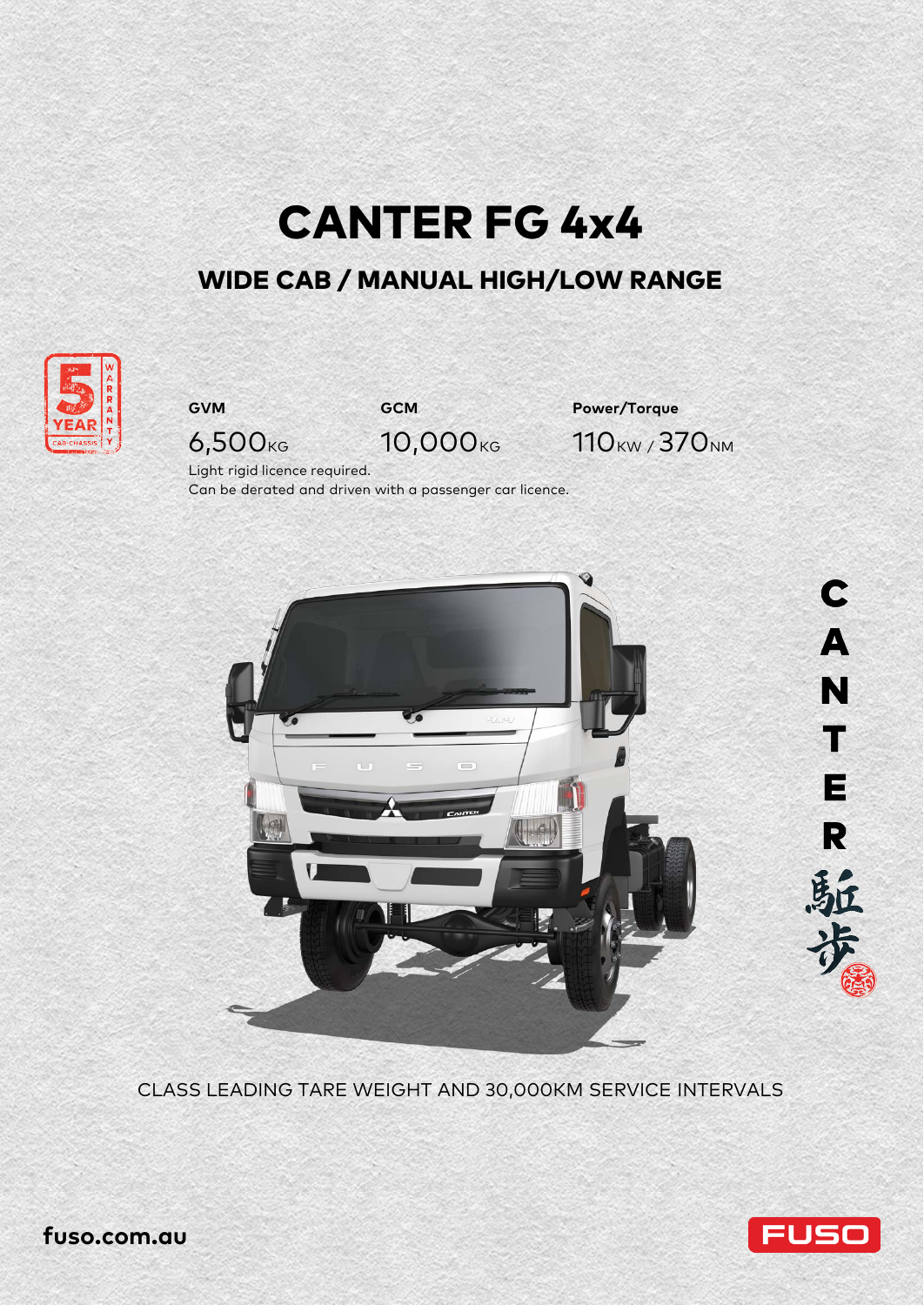| <b>Specifications</b>                |                                                                       |                   |                   |                           |            |
|--------------------------------------|-----------------------------------------------------------------------|-------------------|-------------------|---------------------------|------------|
|                                      |                                                                       |                   |                   |                           |            |
|                                      |                                                                       |                   |                   |                           |            |
| <b>MODEL</b>                         |                                                                       | <b>WHEEL BASE</b> |                   | <b>GVM (optional)</b>     | <b>GCN</b> |
| A                                    | 4x4 FG Wide Cab SWB 5 Sp. MAN (FGB71CR6SFBC)                          | 2815mm            |                   | 6,500kg (4,495kg)         | 10,00      |
| B                                    | 4x4 FG Wide Cab MWB 5 Sp. MAN (FGB71ER6SFBC)                          | 3415mm            |                   | 6,500kg (4,495kg)         | 10,00      |
|                                      |                                                                       |                   |                   |                           |            |
|                                      |                                                                       |                   |                   |                           |            |
| <b>Engine</b>                        |                                                                       |                   | Transmission      |                           |            |
|                                      |                                                                       |                   |                   |                           |            |
| <b>Engine Version</b>                | FUSO 4P10-T4 Diesel                                                   |                   | Version           | <b>FUSO M038S5</b>        |            |
| Configuration                        | 4 Cyl. In-line DOHC, 4-Valve                                          |                   | Type/Speeds       | 5 Speed with In-Dash G    |            |
| Type                                 | Variable Geometry Turbo Charged                                       |                   | Features          | Synchromesh 2nd-5th       |            |
|                                      | Air to Air Intercooled                                                |                   | Ratios            | 1st: 5.494                |            |
| Displacement                         | 3 litre (2998cc)                                                      |                   |                   | 2nd: 3.193                |            |
| Bore                                 | 95.8mm                                                                |                   |                   | 3rd: 1.689                |            |
| Stroke                               | 104mm                                                                 |                   |                   | 4th: 1.000<br>5th: 0.723  |            |
| Power (DIN)                          | 110kW @ 2840~3500 rpm                                                 |                   |                   | Rev. 5.494                |            |
| Torque (DIN)<br>Maximum Engine Speed | 370Nm @ 1350~2840 rpm<br>4100 rpm                                     |                   | PTO Opening       | LH Side                   |            |
| <b>Compression Ratio</b>             | 17.5:1                                                                |                   |                   |                           |            |
| Cooling System / Oil Cooler          | Water cooled, 13.7L capacity/ Plate type engine oil                   |                   | 4x4 Transfer      |                           |            |
|                                      | cooler                                                                |                   |                   |                           |            |
| Air Cleaner                          | Paper Element Type with Restrictor Indicator. Vertical                |                   | Model             | <b>FUSO TF3</b>           |            |
|                                      | Intake Mounted on Clean Air Side (RH)                                 |                   | No of Speeds      | $\overline{2}$            |            |
| <b>Emission Control</b>              | Diesel Particulate Filter (DPF) Exhaust                               |                   | Synchromesh       | <b>No</b>                 |            |
|                                      | Dash Display DPF Status 0~9 (Empty~Full)                              |                   | Ratio - Low       | 1.987                     |            |
|                                      | Parked Regeneration possible from 7~9                                 |                   | Ratio - High      | 1.090                     |            |
| <b>Emission Level</b>                | ADR 80/03 & EEV rated (Enhanced Environmentally-<br>Friendly Vehicle) |                   |                   |                           |            |
|                                      | Euro 5                                                                |                   | <b>Front Axle</b> |                           |            |
|                                      |                                                                       |                   |                   |                           |            |
|                                      |                                                                       |                   | Axle Version      | FUSO D <sub>1</sub> H     |            |
|                                      | 450                                                                   |                   | Type              | Full Floating Hypoid with |            |
|                                      | 400                                                                   | TOROUE            |                   | Joints                    |            |
|                                      | 350                                                                   |                   | <b>Hubs</b>       | Free Wheel, Manual Lo     |            |
|                                      |                                                                       |                   |                   |                           |            |



| Voltage                      | 12V Negative Earth |  |
|------------------------------|--------------------|--|
| <b>Alternator Capacity</b>   | 12V-110 amp        |  |
| <b>Starter Capacity</b>      | 12V-2.0kW          |  |
| <b>Battery Capacity</b>      | 2x12V, 70Ah/5hr    |  |
| <b>Battery Specification</b> | 115D31LX2          |  |
| Headlamp Type                | Halogen            |  |
| <b>Headlamp Capacity</b>     | 2x55W/60W          |  |

| Clutch Model | FUSO C4W30                              |
|--------------|-----------------------------------------|
| Type         | Single Dry Plate, Direct Hydraulic Type |

|                                                                       |                                                                                                                                                                                                                                 |                                                                     | 10,000kg (7,995kg)<br>6,500kg (4,495kg)                                                                        |
|-----------------------------------------------------------------------|---------------------------------------------------------------------------------------------------------------------------------------------------------------------------------------------------------------------------------|---------------------------------------------------------------------|----------------------------------------------------------------------------------------------------------------|
| <b>Engine</b>                                                         |                                                                                                                                                                                                                                 | Transmission                                                        |                                                                                                                |
| <b>Engine Version</b><br>Configuration<br>Type<br>Displacement        | FUSO 4P10-T4 Diesel<br>4 Cyl. In-line DOHC, 4-Valve<br>Variable Geometry Turbo Charged<br>Air to Air Intercooled<br>3 litre (2998cc)                                                                                            | Version<br>Type/Speeds<br>Features<br>Ratios                        | <b>FUSO M038S5</b><br>5 Speed with In-Dash Gearshift Lever<br>Synchromesh 2nd-5th<br>1st: 5.494<br>2nd: 3.193  |
| Bore<br>Stroke<br>Power (DIN)<br>Torque (DIN)<br>Maximum Engine Speed | 95.8mm<br>104mm<br>110kW @ 2840~3500 rpm<br>370Nm @ 1350~2840 rpm<br>4100 rpm                                                                                                                                                   | PTO Opening                                                         | 3rd: 1.689<br>4th: 1.000<br>5th: 0.723<br>Rev. 5.494<br>LH Side                                                |
| <b>Compression Ratio</b>                                              | 17.5:1<br>Cooling System / Oil Cooler Water cooled, 13.7L capacity/ Plate type engine oil<br>cooler                                                                                                                             | 4x4 Transfer                                                        |                                                                                                                |
| Air Cleaner<br><b>Emission Control</b>                                | Paper Element Type with Restrictor Indicator. Vertical<br>Intake Mounted on Clean Air Side (RH)<br>Diesel Particulate Filter (DPF) Exhaust<br>Dash Display DPF Status 0~9 (Empty~Full)<br>Parked Regeneration possible from 7~9 | Model<br>No of Speeds<br>Synchromesh<br>Ratio - Low<br>Ratio - High | FUSO TF3<br>$\overline{a}$<br>No<br>1.987<br>1.090                                                             |
| <b>Emission Level</b>                                                 | ADR 80/03 & EEV rated (Enhanced Environmentally-<br>Friendly Vehicle)<br>Euro 5                                                                                                                                                 | <b>Front Axle</b>                                                   |                                                                                                                |
|                                                                       | 450<br>400                                                                                                                                                                                                                      | Axle Version<br>Type<br>Hubs                                        | FUSO D1H<br>Full Floating Hypoid with Constant Velocity Universal<br>Joints<br>Free Wheel, Manual Locking Type |
|                                                                       | TORQUE (Nm)<br>350<br>300                                                                                                                                                                                                       | Ratio<br>Notes                                                      | 5.285:1<br>*See MAX LOADING for vehicle capacity.                                                              |
| 140<br>120                                                            | 250                                                                                                                                                                                                                             | <b>Front Suspension</b>                                             |                                                                                                                |
| 100                                                                   |                                                                                                                                                                                                                                 | Type<br>Size                                                        | Multi-Leaf with Double Acting Shock Absorbers<br>1150x70mm Leaves                                              |
| POWER (KW)<br>80<br>60<br>60<br>60                                    |                                                                                                                                                                                                                                 | <b>Rear Axle</b>                                                    |                                                                                                                |
| 40                                                                    |                                                                                                                                                                                                                                 | Type                                                                | Full Floating Hypoid Type Positive Locking Limited<br>Slip Differential (LSD).                                 |
| 20<br>1500<br>1000                                                    | 3000<br>2000<br>2500<br>3500<br>4000                                                                                                                                                                                            | Axle Version<br>Ratio<br>Notes                                      | FUSO D035H<br>5.285:1<br>See MAX LOADING for vehicle capacity.                                                 |
|                                                                       | <b>ENGINE SPEED (rpm)</b>                                                                                                                                                                                                       | <b>Rear Suspension</b>                                              |                                                                                                                |
| Fuel                                                                  |                                                                                                                                                                                                                                 | Type<br>Details                                                     | <b>Steel Suspension</b><br>Multi-Leaf with Double Acting Shock Absorbers                                       |
| Injection System<br>Tank Type                                         | Bosch Common Rail Direct Injection<br>Bosch Piezo Technology Injectors<br>Rectangular Steel Tank with Locking Cap                                                                                                               | Size Main Leaves                                                    | 1250x70mm                                                                                                      |
| Fuel Capacity *<br>Filtration                                         | 100 Litres<br>Filter with Water Separator and Indicator Sensor                                                                                                                                                                  | <b>Max Loading</b>                                                  |                                                                                                                |
| Notes                                                                 | *Max Fill to approx 95% of Air Capacity                                                                                                                                                                                         | Front<br>Rear<br>Total                                              | 2800kg<br>5760kg<br>6500kg                                                                                     |
| Cooling<br>Fan Drive                                                  | Thermo modulated continuous control (Viscous)                                                                                                                                                                                   | <b>Options</b>                                                      |                                                                                                                |
| Radiator                                                              | Corrugated Fin with Expansion Tank                                                                                                                                                                                              | Options                                                             | H31: 4495/7995kg GVM/GCM Rating                                                                                |
| <b>Electrical</b>                                                     |                                                                                                                                                                                                                                 |                                                                     | R84: Fire Service delete power pack option - without<br>driver & far passenger airbag, central locking or      |
| Voltage<br>Alternator Capacity<br><b>Starter Capacity</b>             | 12V Negative Earth<br>12V-110 amp<br>12V-2.0kW                                                                                                                                                                                  |                                                                     | electrical front windows                                                                                       |
| <b>Battery Capacity</b><br><b>Battery Specification</b>               | 2x12V, 70Ah/5hr<br>115D31LX2                                                                                                                                                                                                    | <b>Steering</b>                                                     |                                                                                                                |
| Headlamp Type<br><b>Headlamp Capacity</b>                             | Halogen<br>2x55W/60W                                                                                                                                                                                                            | Type<br><b>Steering Column</b>                                      | Integral Ball and Nut Type<br>Tilt/Telescopic Adjustable                                                       |
| Clutch                                                                |                                                                                                                                                                                                                                 | <b>Power Assist</b>                                                 | Standard                                                                                                       |
| Clutch Model                                                          | FUSO C4W30                                                                                                                                                                                                                      |                                                                     |                                                                                                                |

| Type            | Integral Ball and Nut Type |
|-----------------|----------------------------|
| Steering Column | Tilt/Telescopic Adjustable |
| Power Assist    | Standard                   |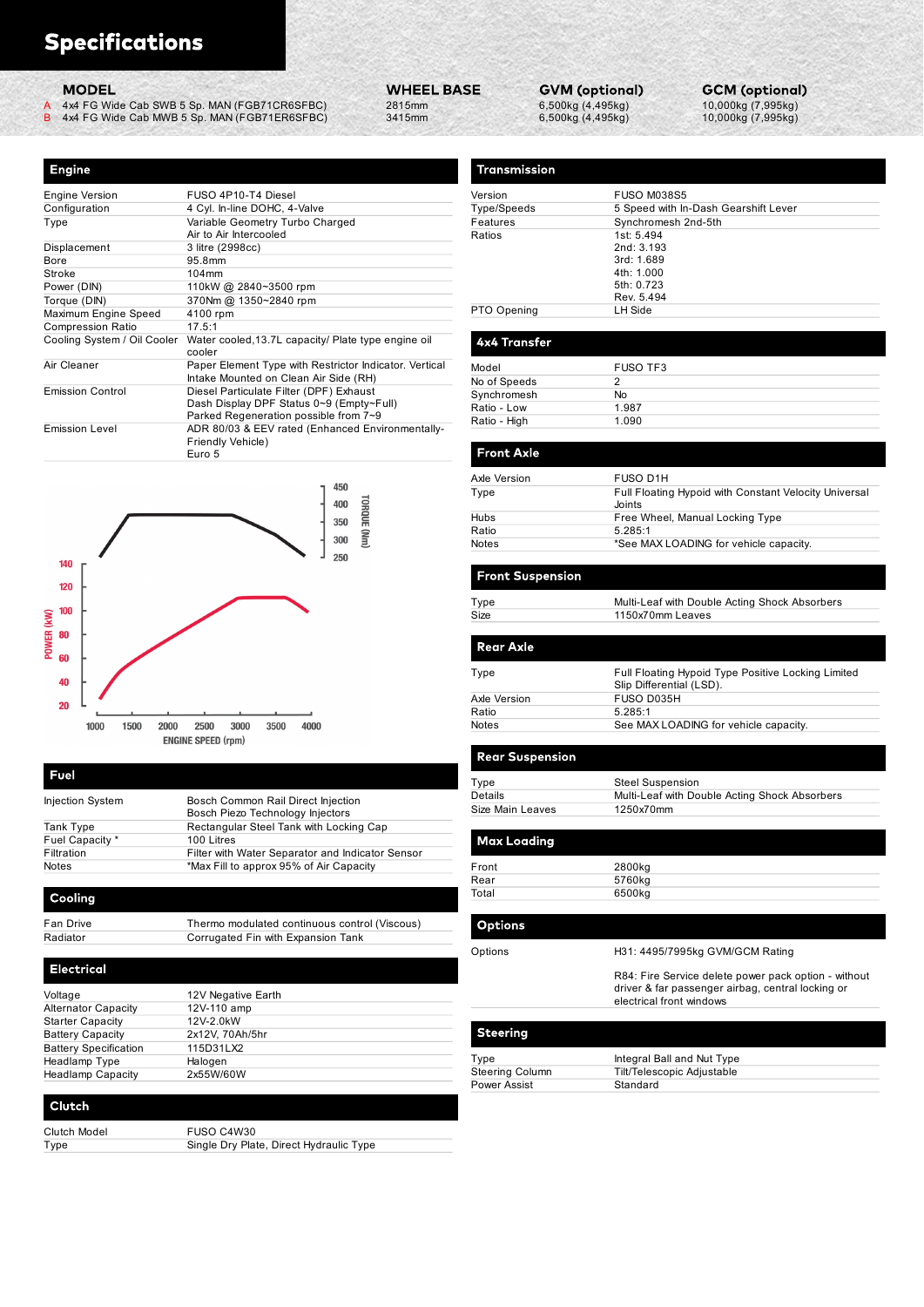| <b>Specifications</b>                             |                                                                                              |                   |                                        |                                            |                                                      |
|---------------------------------------------------|----------------------------------------------------------------------------------------------|-------------------|----------------------------------------|--------------------------------------------|------------------------------------------------------|
|                                                   |                                                                                              |                   |                                        |                                            |                                                      |
|                                                   |                                                                                              |                   |                                        |                                            |                                                      |
|                                                   |                                                                                              |                   |                                        |                                            |                                                      |
| <b>MODEL</b>                                      |                                                                                              | <b>WHEEL BASE</b> | <b>GVM (optional)</b>                  |                                            | <b>GCM</b> (optional)                                |
| A                                                 | 4x4 FG Wide Cab SWB 5 Sp. MAN (FGB71CR6SFBC)<br>4x4 FG Wide Cab MWB 5 Sp. MAN (FGB71ER6SFBC) | 2815mm<br>3415mm  | 6,500kg (4,495kg)<br>6,500kg (4,495kg) |                                            | 10,000kg (7,995kg)<br>10,000kg (7,995kg)             |
|                                                   |                                                                                              |                   |                                        |                                            |                                                      |
|                                                   |                                                                                              |                   |                                        |                                            |                                                      |
| <b>Brakes</b>                                     |                                                                                              |                   | <b>Standard Features</b>               |                                            |                                                      |
|                                                   |                                                                                              |                   |                                        |                                            |                                                      |
|                                                   | Hydraulic Dual Circuit with Front and Rear Drums                                             |                   | Airbag(s)                              |                                            | Dual Air Bags and Seat Belt Pre-Tensioners (Driver & |
|                                                   | 320mm Diameter x 75mm Width<br>320mm Diameter x 110mm Width                                  |                   | <b>Cruise Control</b>                  | Far Side Passenger)<br>No                  |                                                      |
|                                                   | Auto Slack Adjusters                                                                         |                   | <b>Hill Start System</b>               | Yes                                        |                                                      |
| Type<br>Size Front<br>Size Rear<br>Features       | ABS plus EBD (Electronic Brake Distribution)                                                 |                   | Cab Cooling & Heating                  |                                            | Air Conditioner / Heater / Demister                  |
|                                                   | <b>Exhaust Brake</b>                                                                         |                   | <b>Accessory Power</b>                 |                                            | 12V Accessory Power Outlet / Cigar Lighter           |
|                                                   | <b>Brake Priority System</b>                                                                 |                   | Driving                                | Fuso Multimedia Unit                       |                                                      |
|                                                   | <b>Transmission Mounted</b>                                                                  |                   |                                        | Keyless Central Locking                    |                                                      |
| Park Brake                                        |                                                                                              |                   |                                        | <b>Electric Windows</b><br>Cup Holders (2) |                                                      |
| <b>Wheels &amp; Tyres</b>                         |                                                                                              |                   | Storage                                |                                            | Dual Overhead Storage Pockets                        |
| Wheel Type                                        | 7 x Disc Rims (Including Spare)                                                              |                   |                                        |                                            | In-Dash Centre Document Storage                      |
|                                                   | 17.5x6.0-127                                                                                 |                   |                                        | Door Storage Pockets                       |                                                      |
| Wheel Size<br>Wheel Stud Pattern<br>Tyre Size All | 6 Stud<br>215/75R17 5 124/123 (tubeless)                                                     |                   |                                        | Dash Storage Tray (1 DIN)<br>Coat Hooks    |                                                      |

| Wheel Type         | 7 x Disc Rims (Including Spare)                    |               |
|--------------------|----------------------------------------------------|---------------|
| Wheel Size         | 17.5x6.0-127                                       |               |
| Wheel Stud Pattern | 6 Stud                                             |               |
| Tyre Size All      | 215/75R17.5 124/123 (tubeless)                     | Cab: External |
|                    | Off-road Tyres Front and Rear (for Extra Traction) |               |
| Spare Tyre Carrier | Provided                                           | Chaccic       |

|                             | <b>MOUTHING</b>                                |
|-----------------------------|------------------------------------------------|
|                             | <b>Additional Engine Acce</b>                  |
|                             | Colour                                         |
| Tachometer                  | Windscreen Wipers                              |
| <b>Water Temperature</b>    | <b>Rear Vision Mirrors</b>                     |
| <b>Fuel Consumption</b>     |                                                |
| DPF Bar Chart from 1~9      | <b>Seating Capacity</b>                        |
| <b>Water Temperature</b>    | <b>Seat Belts</b>                              |
| Maintenance Reminder System |                                                |
| Tripmeters                  | Seat (driver)                                  |
|                             | Speedometer with Odometer<br><b>Fuel Level</b> |

| <b>Wheel Size</b>                                                                  | 17.5x6.0-127                                                                                                |                                                     | Door Olorago i oollolo<br>Dash Storage Tray (1 DIN)                                                 |
|------------------------------------------------------------------------------------|-------------------------------------------------------------------------------------------------------------|-----------------------------------------------------|-----------------------------------------------------------------------------------------------------|
| <b>Wheel Stud Pattern</b>                                                          | 6 Stud                                                                                                      |                                                     | Coat Hooks                                                                                          |
| <b>Tyre Size All</b>                                                               | 215/75R17.5 124/123 (tubeless)<br>Off-road Tyres Front and Rear (for Extra Traction)                        | Cab: External                                       | Front End-Outline Marker Lam<br>Door Side Impact Beams                                              |
| Spare Tyre Carrier<br><b>Chassis</b>                                               | Provided                                                                                                    | Chassis                                             | Reverse Warning Buzzer<br>Factory Reverse Camera with<br>Audible Pickup (Supply only in<br>Chassis) |
| Type                                                                               | Reinforced Tapered Channel with Drop Shape                                                                  |                                                     |                                                                                                     |
| Size                                                                               | 192x60x6mm                                                                                                  | <b>Cab Features</b>                                 |                                                                                                     |
| Width                                                                              | 752mm                                                                                                       |                                                     |                                                                                                     |
| <b>Tensile Strength</b>                                                            | 440 MPa with 540 MPa Stiffeners                                                                             | Type                                                | All Steel Forward Control Manu                                                                      |
|                                                                                    |                                                                                                             | Cab Structure                                       | ECE-R29 European Cab Stren                                                                          |
| Instruments                                                                        |                                                                                                             | Mounting                                            | Hydroelastic 4 Point                                                                                |
|                                                                                    |                                                                                                             | <b>Additional Engine Access</b>                     | Removable Engine Access Par                                                                         |
| Gauges                                                                             | Speedometer with Odometer                                                                                   | Colour                                              | <b>Natural White</b>                                                                                |
|                                                                                    | Tachometer<br><b>Fuel Level</b>                                                                             | <b>Windscreen Wipers</b>                            | 2 Speed + Intermittent Cycle w<br>Nozzles                                                           |
| Colour Information Display                                                         | Water Temperature<br><b>Fuel Consumption</b>                                                                | <b>Rear Vision Mirrors</b>                          | 1 x Internal<br>2 x External Convex (ECE 46) -                                                      |
|                                                                                    | DPF Bar Chart from 1~9                                                                                      | <b>Seating Capacity</b>                             | 3                                                                                                   |
|                                                                                    | Water Temperature<br>Maintenance Reminder System                                                            | Seat Belts                                          | Lap Sash Belts for Outside Se<br>Lap Belt for Centre Seat                                           |
|                                                                                    | Tripmeters                                                                                                  | Seat (driver)                                       | Suspended with Weight Adjust<br>Lumbar Support                                                      |
| Multi-Media Package                                                                |                                                                                                             | Seats (passenger)                                   | Flat Folding, 2 Passenger Ben                                                                       |
| Satellite Navigation                                                               | Maps with heavy vehicle weight, length, height &<br>hazardous material selectable restrictions with 3 years | <b>Service Intervals</b>                            |                                                                                                     |
| Colour Display                                                                     | of Map updates<br>7 inch LCD with touch screen control                                                      | Interval*                                           | 30,000km or 12 Months (which                                                                        |
| <b>Phone Connectivity</b>                                                          | Bluetooth <sup>®</sup> hands free                                                                           | <b>Notes</b>                                        | * based on normal operating co                                                                      |
| Audio Visual Entertainment                                                         | Bluetooth® music streaming compatible                                                                       |                                                     | reduced when operating under                                                                        |
|                                                                                    | Digital radio DAB+ (also AM/FM for areas not covered<br>by $DAB+$                                           | Warranty                                            |                                                                                                     |
|                                                                                    | USB & 3.5mm/AUX port                                                                                        | Basic/Powertrain                                    | 5 Years or 200,000kms (which                                                                        |
| Reversing Camera<br>Compatible                                                     | Display can accept up to 5 cameras#                                                                         | Cab Perforation/Anti<br>Corrosion                   | 5 Years                                                                                             |
| <b>Optional Accessories</b><br>(available at additional cost) USB Quick Charge Kit | Rear Mounted Parking Sensor Kit (High or Low)                                                               |                                                     |                                                                                                     |
|                                                                                    | Qi Wireless Charging Pocket for Mobile Devices<br>Tyre Pressure Monitoring System                           | Performance                                         |                                                                                                     |
| Notes                                                                              | # Cameras available through spare parts                                                                     | Turning Circle (kerb to kerb A<br>- metres)         | в<br>13.4<br>11.4                                                                                   |
|                                                                                    |                                                                                                             | Road Speed (km/h) at Max 123<br><b>Engine Speed</b> |                                                                                                     |
|                                                                                    |                                                                                                             | Engine Speed (rpm) at<br>100km/hr (top gear)        | 2957                                                                                                |
|                                                                                    |                                                                                                             | Startability at Rated GVM<br>(theoretical)*         | 51%                                                                                                 |

| <b>Specifications</b>             |                                                                                                             |                                       |                                                                 |                                                           |                                                                   |
|-----------------------------------|-------------------------------------------------------------------------------------------------------------|---------------------------------------|-----------------------------------------------------------------|-----------------------------------------------------------|-------------------------------------------------------------------|
| <b>MODEL</b>                      | 4x4 FG Wide Cab SWB 5 Sp. MAN (FGB71CR6SFBC)<br>4x4 FG Wide Cab MWB 5 Sp. MAN (FGB71ER6SFBC)                | <b>WHEEL BASE</b><br>2815mm<br>3415mm | <b>GVM (optional)</b><br>6,500kg (4,495kg)<br>6,500kg (4,495kg) |                                                           | <b>GCM</b> (optional)<br>10,000kg (7,995kg)<br>10,000kg (7,995kg) |
|                                   |                                                                                                             |                                       |                                                                 |                                                           |                                                                   |
| <b>Brakes</b>                     |                                                                                                             |                                       | <b>Standard Features</b>                                        |                                                           |                                                                   |
| Type                              | Hydraulic Dual Circuit with Front and Rear Drums                                                            |                                       | Airbag(s)                                                       |                                                           | Dual Air Bags and Seat Belt Pre-Tensioners (Driver &              |
| Size Front                        | 320mm Diameter x 75mm Width                                                                                 |                                       |                                                                 | Far Side Passenger)                                       |                                                                   |
| Size Rear                         | 320mm Diameter x 110mm Width                                                                                |                                       | Cruise Control                                                  | No                                                        |                                                                   |
| Features                          | Auto Slack Adjusters                                                                                        |                                       | Hill Start System                                               | Yes                                                       |                                                                   |
|                                   | ABS plus EBD (Electronic Brake Distribution)                                                                |                                       | Cab Cooling & Heating                                           |                                                           | Air Conditioner / Heater / Demister                               |
|                                   | Exhaust Brake                                                                                               |                                       | <b>Accessory Power</b>                                          |                                                           | 12V Accessory Power Outlet / Cigar Lighter                        |
|                                   | <b>Brake Priority System</b>                                                                                |                                       | Driving                                                         | Fuso Multimedia Unit                                      |                                                                   |
| Park Brake                        | <b>Transmission Mounted</b>                                                                                 |                                       |                                                                 | <b>Keyless Central Locking</b><br><b>Electric Windows</b> |                                                                   |
|                                   |                                                                                                             |                                       |                                                                 | Cup Holders (2)                                           |                                                                   |
| <b>Wheels &amp; Tyres</b>         |                                                                                                             |                                       | Storage                                                         |                                                           | Dual Overhead Storage Pockets                                     |
|                                   |                                                                                                             |                                       |                                                                 |                                                           | In-Dash Centre Document Storage                                   |
| Wheel Type                        | 7 x Disc Rims (Including Spare)                                                                             |                                       |                                                                 | Door Storage Pockets                                      |                                                                   |
| Wheel Size<br>Wheel Stud Pattern  | 17.5x6.0-127<br>6 Stud                                                                                      |                                       |                                                                 |                                                           | Dash Storage Tray (1 DIN)                                         |
| Tyre Size All                     | 215/75R17.5 124/123 (tubeless)                                                                              |                                       |                                                                 | Coat Hooks                                                |                                                                   |
|                                   | Off-road Tyres Front and Rear (for Extra Traction)                                                          |                                       | Cab: External                                                   |                                                           | Front End-Outline Marker Lamps                                    |
| Spare Tyre Carrier                | Provided                                                                                                    |                                       |                                                                 | Door Side Impact Beams                                    |                                                                   |
|                                   |                                                                                                             |                                       | Chassis                                                         | Reverse Warning Buzzer                                    | Factory Reverse Camera with Infrared Display and                  |
| Chassis                           |                                                                                                             |                                       |                                                                 |                                                           | Audible Pickup (Supply only in Cabin with Cab                     |
|                                   |                                                                                                             |                                       |                                                                 | Chassis)                                                  |                                                                   |
| Type                              | Reinforced Tapered Channel with Drop Shape                                                                  |                                       |                                                                 |                                                           |                                                                   |
| Size                              | 192x60x6mm                                                                                                  |                                       | <b>Cab Features</b>                                             |                                                           |                                                                   |
| Width                             | 752mm                                                                                                       |                                       |                                                                 |                                                           |                                                                   |
| Tensile Strength                  | 440 MPa with 540 MPa Stiffeners                                                                             |                                       | Type                                                            |                                                           | All Steel Forward Control Manual Tilt                             |
|                                   |                                                                                                             |                                       | Cab Structure                                                   |                                                           | ECE-R29 European Cab Strength Approved                            |
| Instruments                       |                                                                                                             |                                       | Mounting                                                        | Hydroelastic 4 Point                                      |                                                                   |
|                                   |                                                                                                             |                                       | <b>Additional Engine Access</b>                                 |                                                           | Removable Engine Access Panel                                     |
| Gauges                            | Speedometer with Odometer                                                                                   |                                       | Colour                                                          | Natural White                                             |                                                                   |
|                                   | Tachometer                                                                                                  |                                       | Windscreen Wipers                                               |                                                           | 2 Speed + Intermittent Cycle with Integrated Washer               |
|                                   | <b>Fuel Level</b>                                                                                           |                                       |                                                                 | Nozzles                                                   |                                                                   |
|                                   | Water Temperature                                                                                           |                                       | <b>Rear Vision Mirrors</b>                                      | 1 x Internal                                              |                                                                   |
| <b>Colour Information Display</b> | <b>Fuel Consumption</b>                                                                                     |                                       |                                                                 |                                                           | 2 x External Convex (ECE 46) - Heated                             |
|                                   | DPF Bar Chart from 1~9                                                                                      |                                       | <b>Seating Capacity</b>                                         | 3                                                         |                                                                   |
|                                   | Water Temperature                                                                                           |                                       | Seat Belts                                                      |                                                           | Lap Sash Belts for Outside Seating Positions                      |
|                                   | Maintenance Reminder System                                                                                 |                                       |                                                                 | Lap Belt for Centre Seat                                  |                                                                   |
|                                   | <b>Tripmeters</b>                                                                                           |                                       | Seat (driver)                                                   | Lumbar Support                                            | Suspended with Weight Adjustment, LH Arm Rest and                 |
|                                   |                                                                                                             |                                       |                                                                 |                                                           | Flat Folding, 2 Passenger Bench                                   |
| Multi-Media Package               |                                                                                                             |                                       | Seats (passenger)                                               |                                                           |                                                                   |
|                                   |                                                                                                             |                                       |                                                                 |                                                           |                                                                   |
| Satellite Navigation              | Maps with heavy vehicle weight, length, height &<br>hazardous material selectable restrictions with 3 years |                                       | <b>Service Intervals</b>                                        |                                                           |                                                                   |
|                                   |                                                                                                             |                                       |                                                                 |                                                           |                                                                   |

|                                                     | <b>Exhaust Brake</b>                                    | <b>Accessory Power</b>                | 12V Accessory Power Outlet / Cigar Lighter                               |
|-----------------------------------------------------|---------------------------------------------------------|---------------------------------------|--------------------------------------------------------------------------|
|                                                     | <b>Brake Priority System</b>                            | Driving                               | Fuso Multimedia Unit                                                     |
| Park Brake                                          | <b>Transmission Mounted</b>                             |                                       | <b>Keyless Central Locking</b>                                           |
|                                                     |                                                         |                                       | <b>Electric Windows</b>                                                  |
| <b>Wheels &amp; Tyres</b>                           |                                                         |                                       | Cup Holders (2)                                                          |
|                                                     |                                                         | Storage                               | Dual Overhead Storage Pockets                                            |
| Wheel Type                                          | 7 x Disc Rims (Including Spare)                         |                                       | In-Dash Centre Document Storage                                          |
| Wheel Size                                          | 17.5x6.0-127                                            |                                       | Door Storage Pockets                                                     |
| Wheel Stud Pattern                                  | 6 Stud                                                  |                                       | Dash Storage Tray (1 DIN)                                                |
| Tyre Size All                                       | 215/75R17.5 124/123 (tubeless)                          |                                       | Coat Hooks                                                               |
|                                                     | Off-road Tyres Front and Rear (for Extra Traction)      | Cab: External                         | Front End-Outline Marker Lamps<br>Door Side Impact Beams                 |
| Spare Tyre Carrier                                  | Provided                                                | Chassis                               | Reverse Warning Buzzer                                                   |
|                                                     |                                                         |                                       | Factory Reverse Camera with Infrared Display and                         |
| <b>Chassis</b>                                      |                                                         |                                       | Audible Pickup (Supply only in Cabin with Cab<br>Chassis)                |
| Type                                                | Reinforced Tapered Channel with Drop Shape              |                                       |                                                                          |
| Size                                                | 192x60x6mm                                              | <b>Cab Features</b>                   |                                                                          |
| Width                                               | 752mm                                                   |                                       |                                                                          |
| Tensile Strength                                    | 440 MPa with 540 MPa Stiffeners                         | Type                                  | All Steel Forward Control Manual Tilt                                    |
|                                                     |                                                         | Cab Structure                         | ECE-R29 European Cab Strength Approved                                   |
| <b>Instruments</b>                                  |                                                         | Mounting                              | Hydroelastic 4 Point                                                     |
|                                                     |                                                         | <b>Additional Engine Access</b>       | Removable Engine Access Panel                                            |
| Gauges                                              | Speedometer with Odometer                               | Colour                                | Natural White                                                            |
|                                                     | Tachometer                                              | Windscreen Wipers                     | 2 Speed + Intermittent Cycle with Integrated Washer                      |
|                                                     | <b>Fuel Level</b>                                       |                                       | Nozzles                                                                  |
|                                                     | <b>Water Temperature</b>                                | <b>Rear Vision Mirrors</b>            | 1 x Internal                                                             |
| Colour Information Display                          | <b>Fuel Consumption</b>                                 |                                       | 2 x External Convex (ECE 46) - Heated<br>3                               |
|                                                     | DPF Bar Chart from 1~9                                  | <b>Seating Capacity</b><br>Seat Belts |                                                                          |
|                                                     | Water Temperature                                       |                                       | Lap Sash Belts for Outside Seating Positions<br>Lap Belt for Centre Seat |
|                                                     | Maintenance Reminder System                             |                                       | Suspended with Weight Adjustment, LH Arm Rest and                        |
|                                                     | Tripmeters                                              | Seat (driver)                         | Lumbar Support                                                           |
|                                                     |                                                         | Seats (passenger)                     | Flat Folding, 2 Passenger Bench                                          |
| <b>Multi-Media Package</b>                          |                                                         |                                       |                                                                          |
| Satellite Navigation                                | Maps with heavy vehicle weight, length, height &        | <b>Service Intervals</b>              |                                                                          |
|                                                     | hazardous material selectable restrictions with 3 years |                                       |                                                                          |
|                                                     | of Map updates                                          | Interval*                             | 30,000km or 12 Months (whichever occurs first)                           |
| Colour Display                                      | 7 inch LCD with touch screen control                    | Notes                                 | * based on normal operating conditions and may be                        |
| <b>Phone Connectivity</b>                           | Bluetooth <sup>®</sup> hands free                       |                                       | reduced when operating under severe conditions.                          |
| Audio Visual Entertainment                          | Bluetooth <sup>®</sup> music streaming compatible       |                                       |                                                                          |
|                                                     | Digital radio DAB+ (also AM/FM for areas not covered    | Warranty                              |                                                                          |
|                                                     | by $DAB+$                                               |                                       |                                                                          |
|                                                     | USB & 3.5mm/AUX port                                    | Basic/Powertrain                      | 5 Years or 200,000kms (whichever occurs first)                           |
| Reversing Camera                                    | Display can accept up to 5 cameras#                     | Cab Perforation/Anti                  | 5 Years                                                                  |
| Compatible                                          |                                                         | Corrosion                             |                                                                          |
| <b>Optional Accessories</b>                         | Rear Mounted Parking Sensor Kit (High or Low)           |                                       |                                                                          |
| (available at additional cost) USB Quick Charge Kit |                                                         |                                       |                                                                          |
|                                                     | Qi Wireless Charging Pocket for Mobile Devices          | Performance                           |                                                                          |
|                                                     | Tyre Pressure Monitoring System                         |                                       |                                                                          |
| Notes                                               | # Cameras available through spare parts                 | Turning Circle (kerb to kerb A        | в                                                                        |
|                                                     |                                                         | - metres)                             | 13.4<br>11.4                                                             |

| าterval* | 30,000km or 12 Months (whichever occurs first)                                                       |
|----------|------------------------------------------------------------------------------------------------------|
| lotes    | * based on normal operating conditions and may be<br>reduced when operating under severe conditions. |
|          |                                                                                                      |
|          |                                                                                                      |

## Performance Turning Circle (kerb to kerb A B A

|                                                       | Lap Sash Belts for Outside Seating Positions<br>Lap Belt for Centre Seat                             |                                                |  |
|-------------------------------------------------------|------------------------------------------------------------------------------------------------------|------------------------------------------------|--|
| Seat (driver)                                         | Suspended with Weight Adjustment, LH Arm Rest and<br>Lumbar Support                                  |                                                |  |
| Seats (passenger)                                     | Flat Folding, 2 Passenger Bench                                                                      |                                                |  |
| <b>Service Intervals</b>                              |                                                                                                      |                                                |  |
| Interval*                                             | 30,000km or 12 Months (whichever occurs first)                                                       |                                                |  |
| Notes                                                 | * based on normal operating conditions and may be<br>reduced when operating under severe conditions. |                                                |  |
| <b>Warranty</b>                                       |                                                                                                      |                                                |  |
| Basic/Powertrain<br>Cab Perforation/Anti<br>Corrosion | 5 Years                                                                                              | 5 Years or 200,000kms (whichever occurs first) |  |
| <b>Performance</b>                                    |                                                                                                      |                                                |  |
| Turning Circle (kerb to kerb A<br>- metres)           | 11.4                                                                                                 | В<br>13.4                                      |  |
| Road Speed (km/h) at Max<br><b>Engine Speed</b>       | 123                                                                                                  |                                                |  |
| Engine Speed (rpm) at<br>100km/hr (top gear)          | 2957                                                                                                 |                                                |  |
| Startability at Rated GVM<br>(theoretical)*           | 51%                                                                                                  |                                                |  |
| Gradeability at Rated GVM<br>(theoretical)*           | 74%                                                                                                  |                                                |  |
| <b>Notes</b>                                          | *This is theoretical performance only. Actual<br>performance may vary under different conditions     |                                                |  |